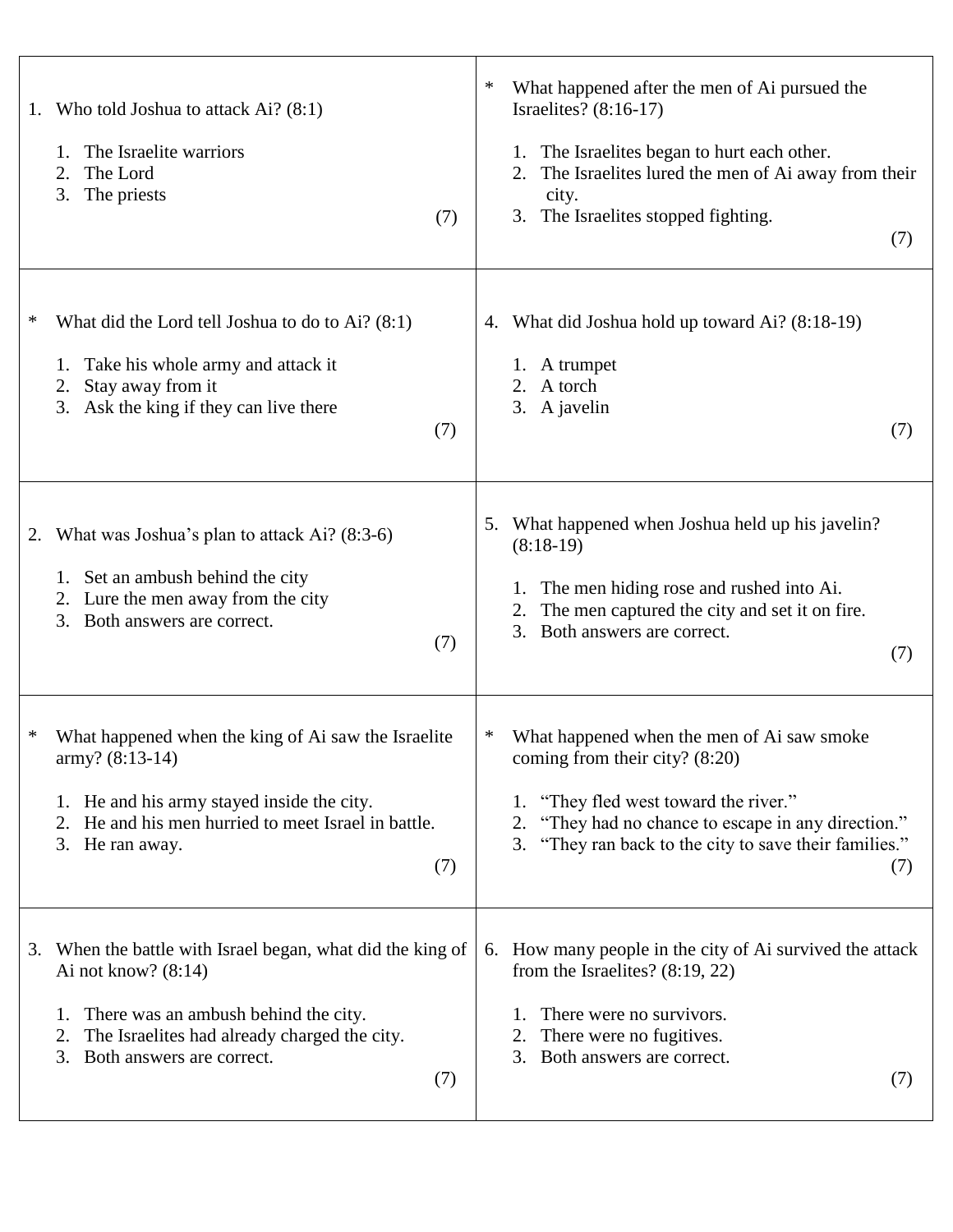| ∗<br>What happened after the men of Ai pursued the<br>Israelites? $(8:16-17)$<br>1. The Israelites began to hurt each other.<br>2. The Israelites lured the men of Ai away from<br>their city.<br>The Israelites stopped fighting.<br>3.<br>(7)          | Who told Joshua to attack Ai? (8:1)<br>1.<br>The Israelite warriors<br><b>The Lord</b><br>2.<br>The priests<br>3.<br>(7)                                                                                                       |
|----------------------------------------------------------------------------------------------------------------------------------------------------------------------------------------------------------------------------------------------------------|--------------------------------------------------------------------------------------------------------------------------------------------------------------------------------------------------------------------------------|
| 4. What did Joshua hold up toward Ai? (8:18-19)<br>1. A trumpet<br>2. A torch<br>3. A javelin<br>(7)                                                                                                                                                     | What did the Lord tell Joshua to do to Ai? (8:1)<br>∗<br>1. Take his whole army and attack it<br>Stay away from it<br>2.<br>3. Ask the king if they can live there<br>(7)                                                      |
| What happened when Joshua held up his javelin?<br>5.<br>$(8:18-19)$<br>The men hiding rose and rushed into Ai.<br>1.<br>The men captured the city and set it on fire.<br>2.<br>3. Both answers are correct.<br>(7)                                       | What was Joshua's plan to attack Ai? (8:3-6)<br>2.<br>1. Set an ambush behind the city<br>2. Lure the men away from the city<br>3. Both answers are correct.<br>(7)                                                            |
| What happened when the men of Ai saw smoke<br>∗<br>coming from their city? (8:20)<br>1. "They fled west toward the river."<br>"They had no chance to escape in any<br>2.<br>direction."<br>3. "They ran back to the city to save their families."<br>(7) | What happened when the king of Ai saw the Israelite<br>∗<br>$\text{army? } (8:13-14)$<br>1. He and his army stayed inside the city.<br>2. He and his men hurried to meet Israel in battle.<br>3. He ran away.<br>(7)           |
| 6. How many people in the city of Ai survived the attack<br>from the Israelites? $(8:19, 22)$<br>There were no survivors.<br>1.<br>There were no fugitives.<br>2.<br>Both answers are correct.<br>3.<br>(7)                                              | 3. When the battle with Israel began, what did the king of<br>Ai not know? $(8:14)$<br>1. There was an ambush behind the city.<br>The Israelites had already charged the city.<br>2.<br>Both answers are correct.<br>3.<br>(7) |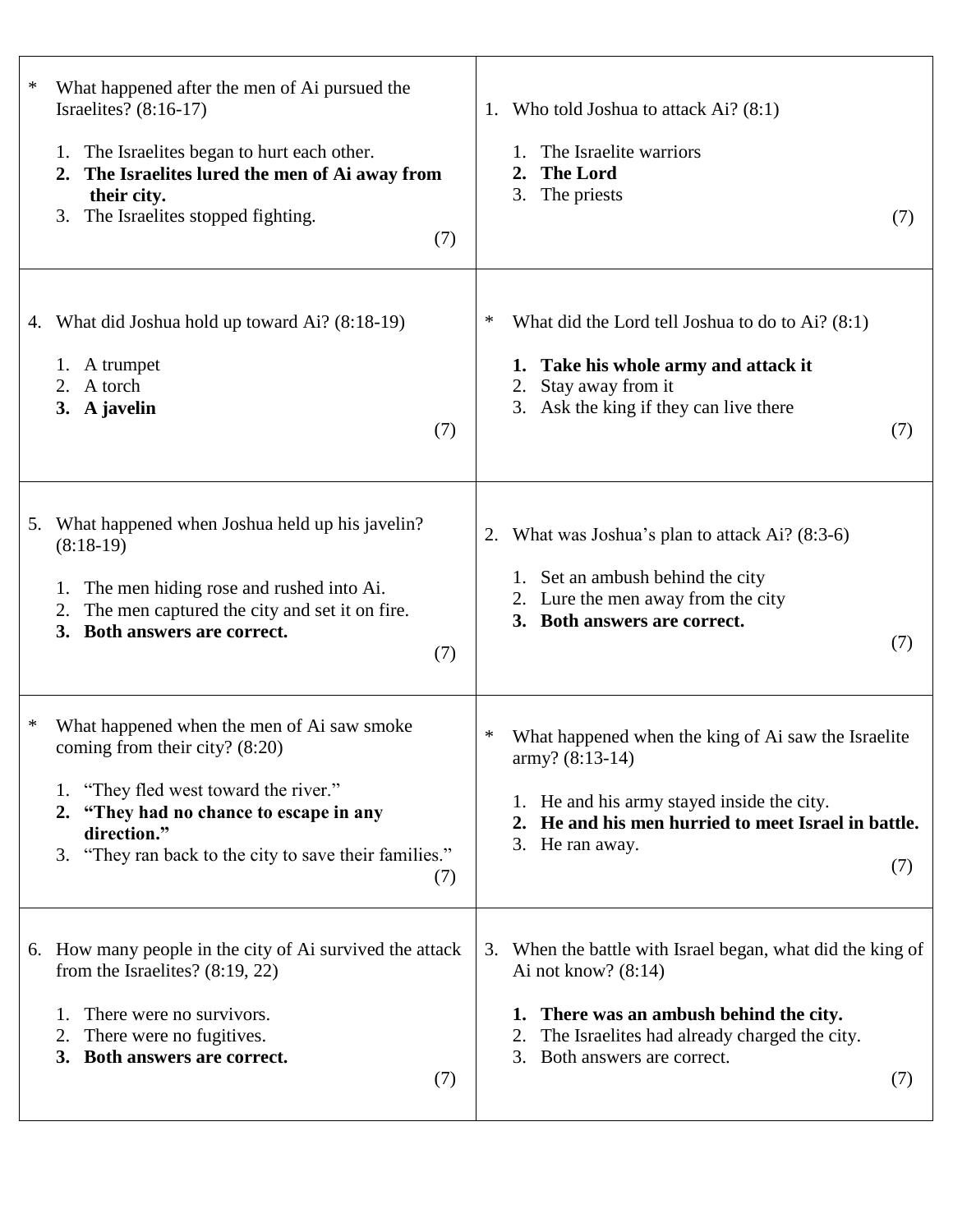| ∗<br>What did the Israelites take from Ai? (8:27)<br>1. Livestock and plunder<br>Women and children<br>2.<br>Both answers are correct<br>3.<br>(7)                                                                         | Who stood on both sides of the ark and faced the<br>∗<br>Levite priests? $(8:33)$<br>All Israel, foreigners and citizens<br>The elders, officials and judges<br>2.<br>3.<br>Both answers are correct.<br>(7)                                                                                                                                                        |
|----------------------------------------------------------------------------------------------------------------------------------------------------------------------------------------------------------------------------|---------------------------------------------------------------------------------------------------------------------------------------------------------------------------------------------------------------------------------------------------------------------------------------------------------------------------------------------------------------------|
| What did Joshua build on Mount Ebal? (8:30-31)<br>7.<br>1. An altar<br>2. A fortress<br>3.<br>A monument<br>(7)                                                                                                            | ∗<br>What did Joshua read to all the Israelite people? (8:34-<br>35)<br>The words of the Law<br>Blessings and curses<br>3. Both answers are correct.<br>(7)                                                                                                                                                                                                         |
| What did Israel do after they destroyed Ai? (8:30-31)<br>8.<br>Joshua built an altar to the Lord.<br>The Israelites offered burnt and fellowship<br>2.<br>offerings to the Lord.<br>Both answers are correct.<br>3.<br>(7) | ∗<br>Finish this verse: "Be strong and very courageous.<br>Be careful to obey all the law my servant Moses gave<br>you; do not turn from it to the right or to the"<br>(Johnu1:7)<br>1. " left, that you may be successful wherever you<br>go."<br>" left. God desires his people to follow him."<br>2.<br>3. "" left. You will succeed if you follow him.""<br>(7) |
| 9. What did Joshua and the people offer to the Lord?<br>(8:31)<br>Treasures from Ai<br>Burnt and fellowship offerings<br>All of their cattle<br>3.<br>(7)                                                                  |                                                                                                                                                                                                                                                                                                                                                                     |
| 10. What did Joshua copy onto stones? (8:32)<br>The names of the best warriors<br>1.<br>The cities the Israelites had conquered<br>2.<br>The Law of Moses<br>3.<br>(7)                                                     |                                                                                                                                                                                                                                                                                                                                                                     |